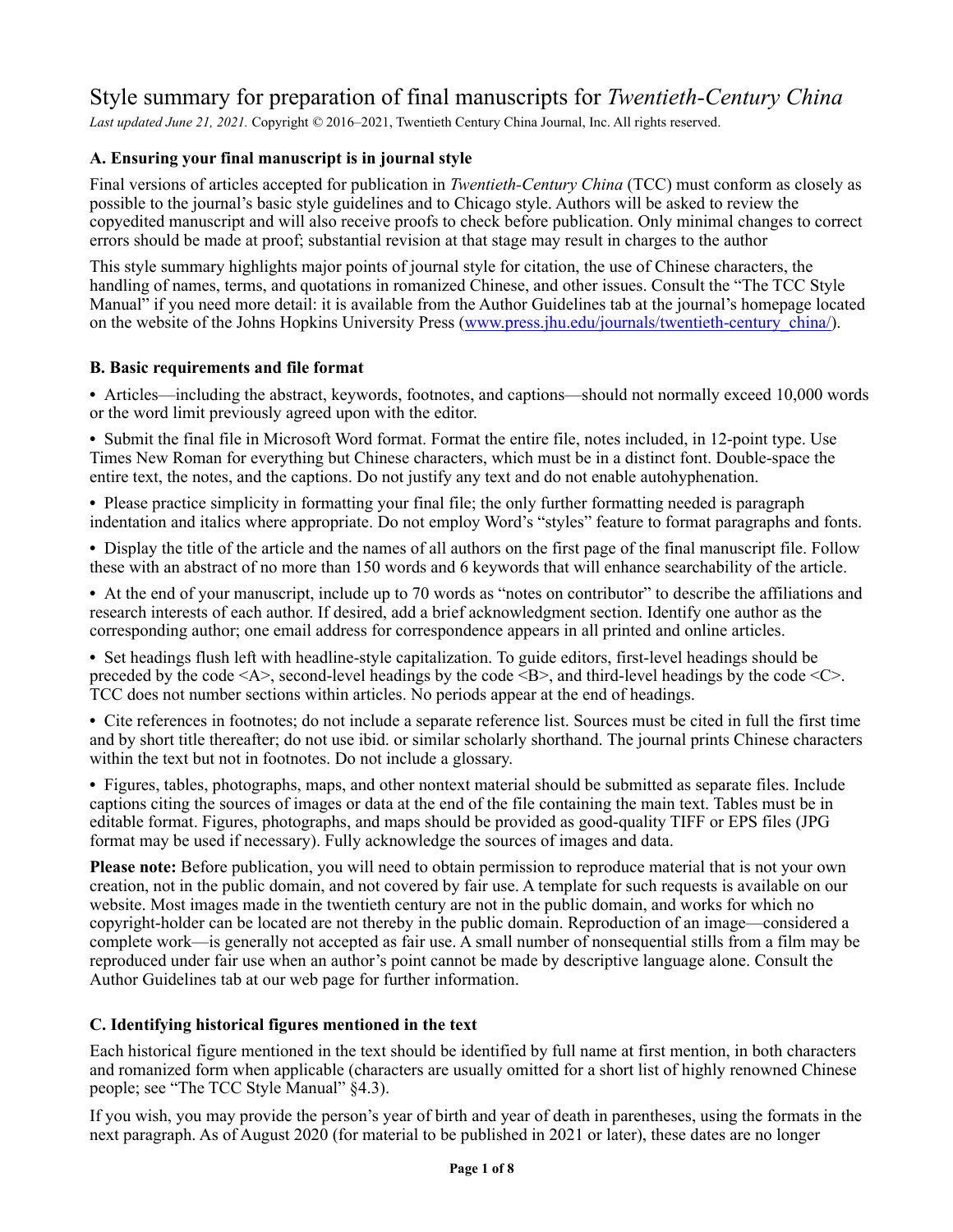required. If characters for the name are also provided, put the dates after the characters and separate the two with a typed space, not with a comma or semicolon.

If you provide dates for a person, use the conventions described here. For a living person, follow the en dash directly with a closing parenthesis; do not leave a space. When either the date of birth or the date of death is unknown, supply an approximate date (indicated by "ca.") or use one of the formats that follow to provide partial information. Unknown death date: (b. 1870). Unknown birth date: (d. 1907). Approximate dates using "ca." as an abbreviation for the Latin *circa*, meaning "about": (ca. 1900–1962) or (1899–ca. 1960). When neither date is known, you may insert "dates unknown" where the dates would appear, if you think that information is important.

Zhao Erxun (趙爾巽 1844–1927) wrote of meeting a man named Ding Hutao (丁虎濤 dates unknown).

#### **D. Treatment of Chinese: general principles**

*Uses of Chinese.* Include both romanizations and Chinese characters for the Chinese names of persons, organizations, and places, for important Chinese terms and phrases, and for short quotations from the Chinese within the English text. When the English equivalent for a Chinese term is employed in the English prose, the Chinese character(s) and transliteration are provided in parentheses, as a gloss. When, instead, a romanized Chinese term is employed within the prose, the gloss specifies the characters and the English meaning.

*Characters before romanization*. TCC places the characters before the romanization (in a departure from the Chicago style, in which the romanization comes first). No punctuation separates characters and romanization: please type a space after the last character and do not rely on Word's automatic spacing for Chinese fonts, which will be lost in typesetting.

*Romanization (transliteration)*. Names and terms in Chinese should be romanized in the Hanyu pinyin system, without diacritical marks for tones. Any nonpinyin romanizations that appear within direct quotations from English-language or foreign-language sources should be retained (the pinyin may be interpolated in square brackets for clarity, if necessary).

*How Chinese characters are used in TCC*. Provide characters within the main body of the text, in parentheses. Do not include a glossary of characters. Omit characters in the title, abstract, and keywords. Characters do not appear in footnotes, so Chinese sources are cited only in romanized form. Characters may appear in figures, captions, tables, legends, acknowledgments, and notes on contributor(s) if their use there is strongly justified.

*Simplified vs. traditional characters*. Chinese characters should correspond to those in use at the place and time under consideration. In other words, consider the context and supply traditional characters for discussions of pre-1949 China, Hong Kong, or Taiwan/ROC but supply simplified characters for discussions of the PRC. Simplified and traditional characters may appear in the same article if the subject matter requires the use of both.

*When characters are not necessary*. It is not necessary to provide characters for Beijing, Hong Kong, or Taipei or for provinces or provincial capitals in China, nor is it necessary to provide characters for dynasties. See "The TCC Style Manual" §4.3 for a short list of personal names for which characters are not necessary.

*Character coding*. All characters in the manuscript files must be Unicode compliant.

#### **E. Capitalization for romanized Chinese**

The rules of capitalization for romanized Chinese differ from the rules for English words and English titles. In general, initial capital letters are employed only for proper nouns and for the first words of titles and sentences in romanized Chinese. Isolated words and phrases in Chinese in the text are not capitalized unless they are proper nouns. "The TCC Style Manual" §2.5 provides details. Romanized names of institutions and movements are capitalized in sentence style; they are not set in italics unless they form part of an italicized title.

The Socialist Education movement (社会主义教育运动 Shehui zhuyi jiaoyu yundong) began in 1963.

The directors of the Siyi huiguan (四⾢會館 Four Counties Native-Place Association) acted quickly.

We read Margaret Chiang's thriller, *Beijing xiehe yixueyuan de ming'an* (北京協和醫學院的命案 Murder at the Peking Union Medical College).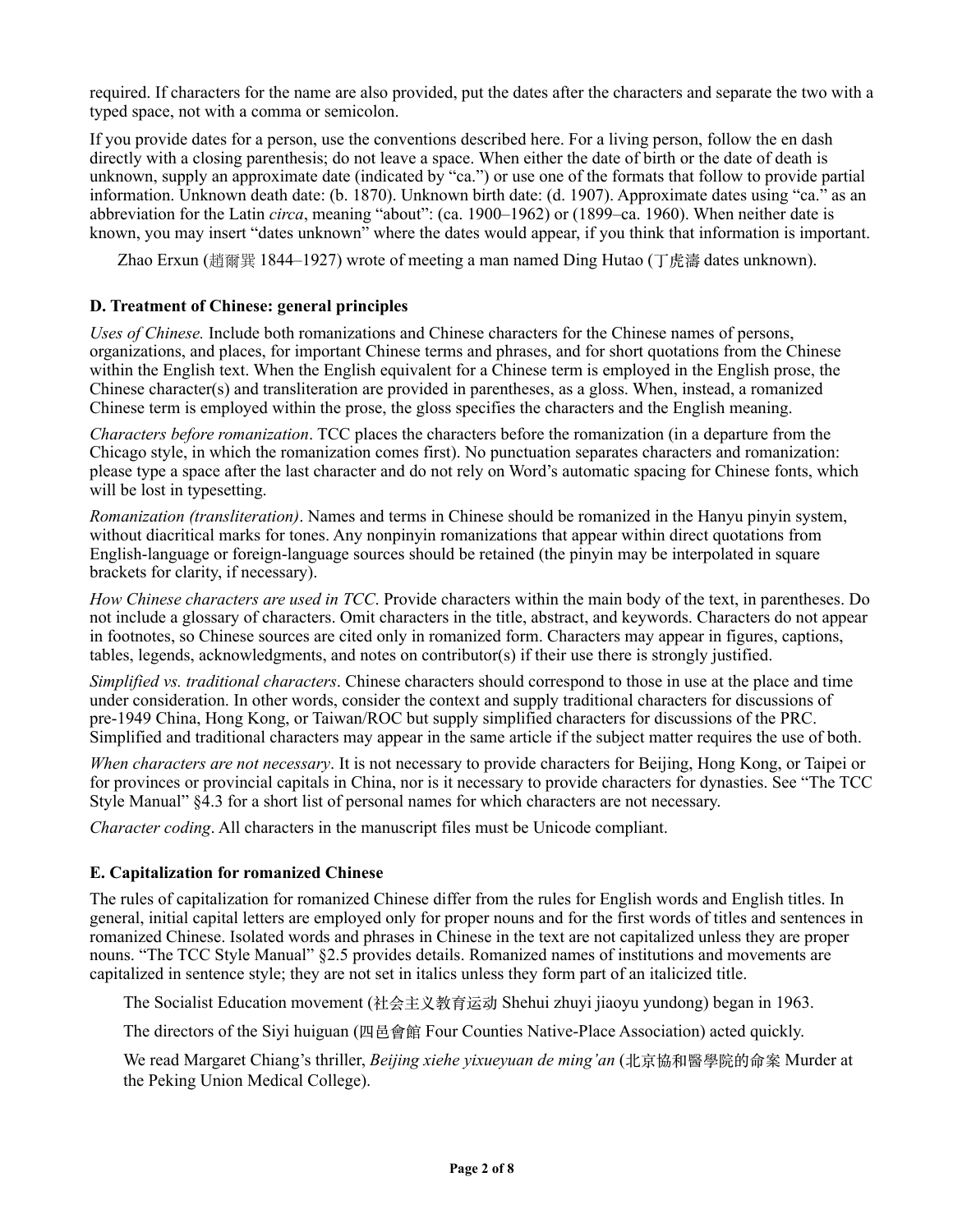#### **F. Italics for romanized Chinese**

An isolated word or phrase in Chinese (or any other language) should be italicized when used within an English sentence structure, unless:

(1) it is the name of a person, the name of a place, the formal name for an institution or an organization, or the name of a social movement, a religion, a school of thought, or a stylistic movement in the arts, or

(2) it is an English word by borrowing and is listed in the *Merriam-Webster Collegiate Dictionary*, 11th ed.

*Titles of works*. The titles of works in Chinese are italicized, or not, according to the same rules as titles in English. Only the titles of full-length, published works (books, journals, films, and so on) are set in italic type. The titles of short works, chapters, and unpublished documents (including dissertations) are not italicized but are placed in quotation marks instead. Consult §G, below, on the formatting of translated titles.

#### **G. Incorporating Chinese terms and translations into the text**

*Isolated words and phrases*. The Chinese for key terms and phrases should be provided when they first occur in the main text of an article. Insert the characters and romanization for the term or phrase in parentheses directly after the English equivalent. Separate characters from what follows with a typed space but no punctuation. Quotation marks are unnecessary unless required for emphasis or to eliminate ambiguity. Italicize terms that are not proper nouns.

He gave greater weight to propriety (禮 *li*) than to worldly considerations.

The new law created one security bureau (公安部 *gongan bu*) for each jurisdiction.

The Central Committee of the CCP (中國共產黨中央委員會 Zhongguo gongchandang zhongyang

weiyuanhui) decided the issue.

Alternatively, a Chinese term in pinyin may be employed within the English sentence structure, with the characters and an English translation in parentheses at first mention.

The jest lies in the similarity of the syllables *lu* (路 road) and *lü* (驢 donkey).

Tan's group disbanded during the campaign to eliminate the *si jiu* (四旧 the four olds).

He retired from politics and served as titular head of the Chatang yanjiuyuan (茶湯研究院 Porridge Institute).

If further information is included within the parentheses, use a semicolon to separate that from the pinyin or translation.

A plaque at the back commemorates the *wuxu liu junzi* (戊戌六君子 six gentlemen; all of whom were executed), Kang Youwei, and Liang Qichao.

*Short quotations*. Except when specific phrasing is emphasized, Chinese sources may be quoted in translation. If you wish to include quotations in Chinese, provide them in both characters and romanized form for short quotations from the Chinese of fewer than 10 characters, together with English translations. Follow the English in determining whether to give initial capitalization to a romanized version. Italicize brief quotations in romanized Chinese. Separate the characters from what follows with a typed space and no punctuation.

In her youth she had been, in her words, "extremely naive" (幼稚得很 *youzhi de hen*).

Smedley told her that "there will definitely be difficulties" (困難是⼀定有的 *kunnan shi yiding youde*) in the course of the revolution.

For quotations of 10 or more characters, provide only the translation and characters and omit the romanization.

She wrote in her memoirs, "Later, they moved me into the family of an old blind woman" (后来,又把我换到 一个瞎眼老太婆家).

Alternatively, authors may include a Chinese quotation in pinyin within the text and follow it with characters and a translation. This option is not available for quotations of 10 or more characters, however.

In her youth she had been, in her words, "*youzhi de hen*" (幼稚得很 extremely naive).

Smedley said, "*Kunnan shi yiding youde*" (困難是⼀定有的 There will definitely be difficulties).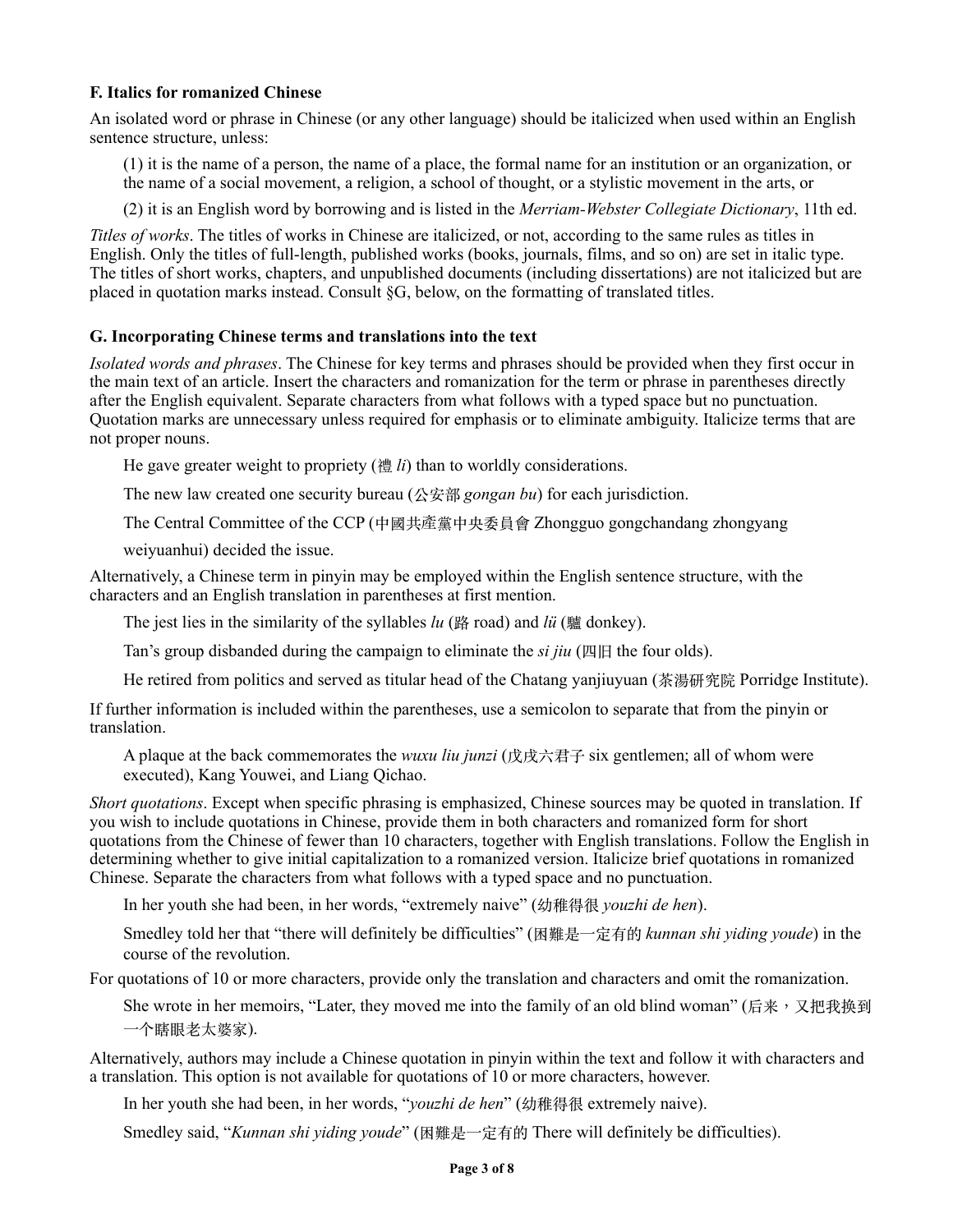*Longer quotations and block quotations*. Quotations from Chinese sources that are two sentences long or more should generally be presented in translation alone, with a citation of the source in a footnote. The Chinese for critical words within long quotations may be provided in square brackets after the English equivalent.

Quotations running to more than 100 words are generally set as block quotations, and this method may be preferable for certain other quotations also.

When it is desirable to include a long quotation in Chinese characters, it should be presented either in-line or as a block quotation (depending on length and other considerations) and followed by (or preceded by) an English translation formatted the same way. The romanization will be omitted in all such instances.

*Chinese terms not requiring translation*. If no translation is required, as for place-names whose literal meaning is not important, simply provide characters in parentheses.

*Translated titles in the text.* Translations must also be provided in parentheses for titles (and for the names of organizations as authors) of foreign-language works that appear within the text proper. Such translations provided as glosses are capitalized sentence style and are not italicized, even for full-length works. (See §J, below, on translations of titles in footnote citations. To cite the title of a published translation, see Chicago, 16th ed., 11.6.)

*Baofeng yuqian* (暴風⾬前 Before the storm) was published the next year.

It was there she wrote the famous poem "Yetu de youxing" (野兔的遊⾏ Journey of the wild rabbit).

An English translation of a title may be used as a stand-in for the discussion of a Chinese work, in which case it should be in capitalized in headline style. For full-length works, stand-in translations are also italicized, unlike glossed translations.

Li published that novel, *Before the Storm* (暴風雨前 *Baofeng yuqian*), later the same year.

It was there she wrote the famous poem "Journey of the Wild Rabbit" (野兔的遊行 "Yetu de youxing").

#### **H. Other languages that do not use the Latin alphabet**

The guidelines for Chinese in §D–G above apply to all languages not written in the Latin alphabet. Follow Möllendorf romanization for Manchu. Romanize Japanese names and terms according to the modified Hepburn system, with macrons for long vowels. For Korean, Tibetan, and other Asian languages, use any standard system.

#### **I. Footnote citation**

TCC follows Chicago's "Documentation I" system for the citation of sources. Cite sources in footnotes and in standard Chicago format for notes. TCC articles do not employ bibliographies or reference lists.

Provide full publication information for each source the first time it is cited. Employ a short title for each subsequent citation of an already cited work, as described below. Do not use ibid. or similar shorthand.

If one is available, a DOI is preferred to a URL as a locator for electronic sources. If no DOI is available for an electronic book consulted online, a URL may be provided instead. Likewise, a notation such as "PDF e-book" or "Kindle edition" should be provided after the full publication information for digitally published editions. Cite digital books by sections or chapters if the page numbers are not stable.

Limit footnotes and citations to the minimum required to document the article. Expository material in footnotes is permitted, but please use footnotes primarily for documentation and hold exposition in notes to a bare minimum.

#### **J. Bibliographic information for Chinese-language sources**

*Romanization*. No characters are included in footnote citations. Provide the authors' names in pinyin.

If a Chinese author is well known under a Wade-Giles romanization or if the article cites an author's name that way for another work published in English, the alternate romanization may be provided in square brackets after the pinyin name when citing the author's Chinese-language work.

Titles of Chinese-language sources, titles of journals, names of publishers, and other publication information are also given in pinyin, except that the place of publication follows English usage (for example, Hong Kong rather than Xianggang, Taipei rather than Taibei, and New York for a Chinese-language source published there).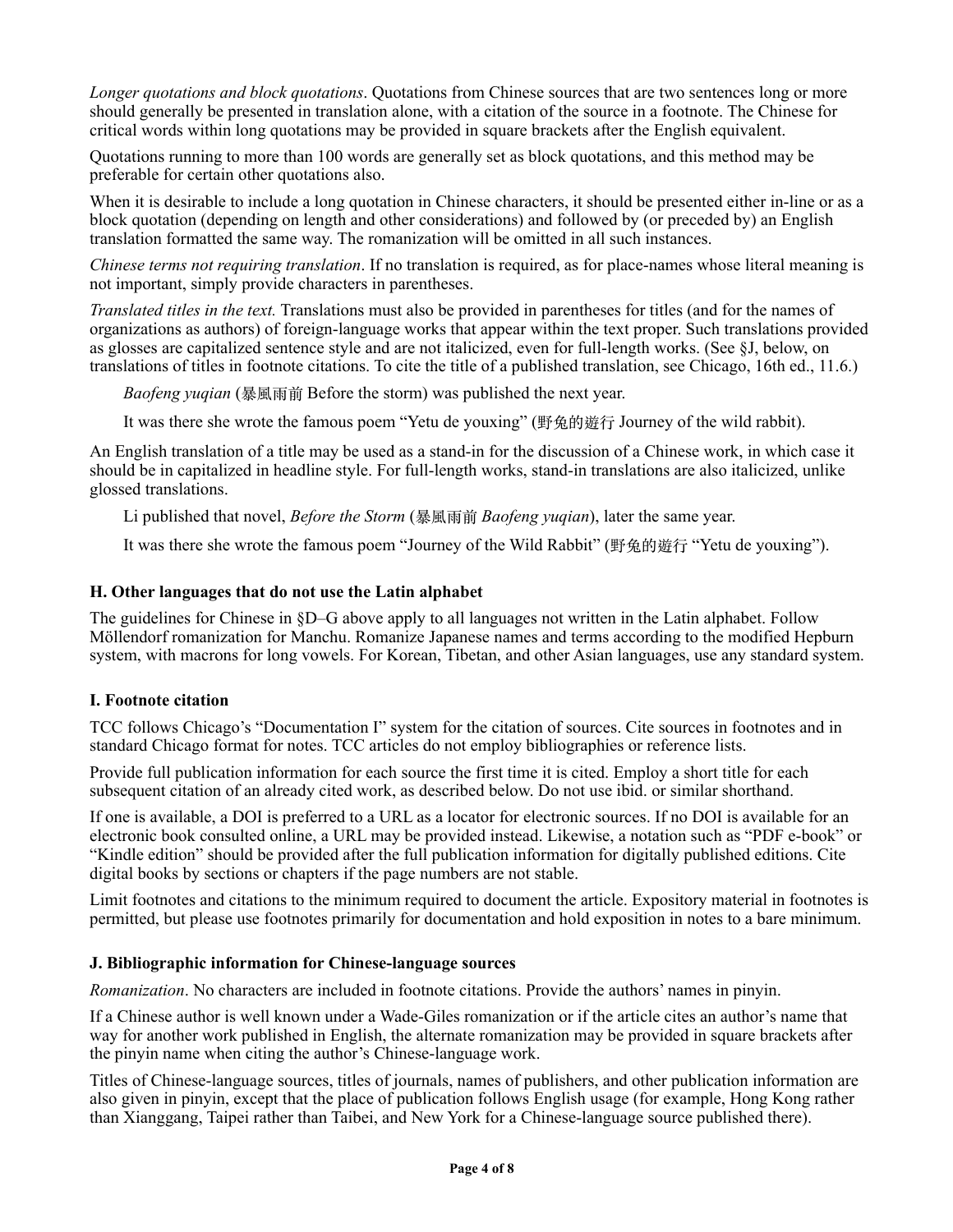*Formatting*. Pinyin titles of works in Chinese are italicized, or not, according to the same rules as titles in English: titles of books, films, and other complete works are therefore italicized, but titles of articles, short stories, chapters, and other short works are enclosed in quotation marks and not italicized. Titles of Chinese works of any kind are capitalized sentence style, so capital letters appear only for the first letter of the title and in proper nouns. The names of Chinese publishers should also be capitalized sentence style.

*English translations*. Translations for titles of books and articles in Chinese must be included in square brackets after the title. Translations must also be provided for the names of organizations as the authors of works cited. Translations may be provided for the titles of journals, newspapers, and magazines at the discretion of the author. However, the names of publishers are never translated in bibliographic citations.

Translations in notes are capitalized sentence style, unlike English titles, and are never italicized, even for titles of full-length works. Note that TCC follows Chicago style in employing square brackets to enclose translations in citations; the journal's former style of employing parentheses instead of square brackets has been abandoned.

## **K. When to include a state, province, or country with the place of publication**

A state, province, or country name should be included if the city of publication is not populous enough to be internationally known or if it can easily be confused with others of the same name. (Washington is a special case: include "DC" despite the city's prominence.) US and Canadian postal abbreviations formed of two capital letters are now employed instead of older abbreviations. Use "Cambridge, MA" to distinguish the New England city from Cambridge in Britain. Supply states or provinces for presses in small North American cities (no matter how illustrious the press), but omit the state or province when it already appears in the name of the press itself.

## **L. Romanizations in non-Chinese sources**

Any nonpinyin romanizations that appear within the titles of English-language works (or those in other languages) should be retained; the pinyin may be interpolated in square brackets for clarity, if necessary.

#### **M. Short citations after first, full citation**

For the second and any subsequent citation of any work, use only the author's family name, a shortened title of the work, and the relevant page numbers. Employ repeated short citations for consecutive references to the same work instead of employing ibid., idem, op. cit., or any similar scholarly shorthand.

Titles of up to four or five English words normally need not be shortened. Chinese titles of up to about nine syllables also need not be shortened. Longer titles should be shortened to a form that retains the key idea of the title without reordering any words. Longer titles should be shortened to a form that retains the key idea of the title without reordering any words. Omit "The," "A," and "An" at the beginning of short titles in English. The same shortened title for each work must be used consistently throughout the notes. Note that short citations do not include the abbreviation ed. (or eds.) to distinguish editors.

If a work has no listed author, use the title alone for the short citation. For multiple authors, list up to three in a short citation but use "et al." when there are four or more. If the author of a work is an organization, use the organization's name in the short citation. The name may be shortened or abbreviated if inconveniently long.

If several authors with the same family name are cited as sole authors of works in a TCC article, then the personal names of those authors should be included in short citations of their works.

#### **N. Examples of full citation formats for first citations**

The format, capitalization, and punctuation for full (first) citations should follow those of the examples below, which cover most of the common types and variations for both English-language and Chinese-language sources. The first citation does not need to cite the full page range of an article in a periodical or monograph, only the page range for that particular citation.

Note that the punctuation mark introducing page numbers in full citations is a comma for books and a colon for periodicals other than newspapers. A period closes all citations, including those ending with a URL or DOI.

Except for archival sources, dates are given in the American order with months written out in full: February 28, 2019 or February 2019.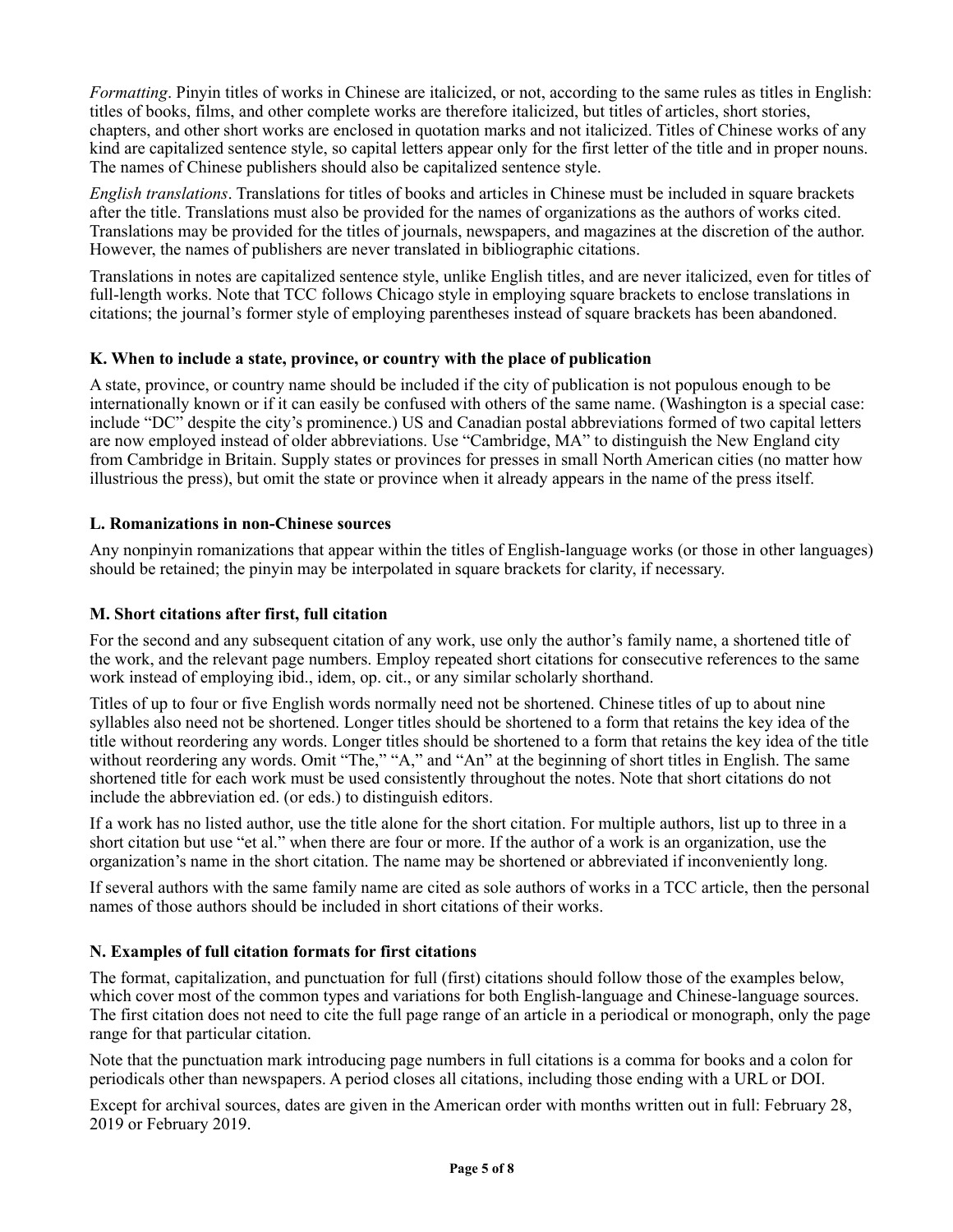To cite details of publication or types of sources not shown here, consult our style standard, *The Chicago Manual of Style*, 16th ed. The 17th edition (2017) offers expanded guidance on electronic sources (§14.205–14.210).

#### **Books and parts of books**

1 John Doe, *An Exemplary Book: Scholars in Twentieth-Century China* (New York: Basic Books, 2002), 4–7. 2 Zhang Dou, *Zuowei yige lizi: Zhongguo de ershishiji xueshu* [Setting an example: twentieth-century scholarship in China] (Shanghai: Jiandan chubanshe, 2014), 7–19.

3 Jane d'Eau and Jeon Dohyun, "Reevaluating Late Qing Reforms," in Zhang Dou and John Doe, eds., *Without Example: China's Long Century of Change* (Philadelphia: Wootereis & Grinders, 2011), 22–37.

4 Zhang Dou, "Shuyuan, gaodeng xuetang, yu shifan xuexiao" [Confucian schools, new universities, and normal schools], in Zhao Jiemei, ed., *Zhishi ke: xinzheng shiqi de shuilixue jiaoyu* [Thirst for knowledge: hydraulics education in the New Policies period] (Chengdu: Dujiangyan chubanshe, 1999), 56–87.

5 Irene Blondell, Claudette Loy, and Harlow Rogers, eds., *Chinese Cinema*, vol. 2, *The 1930s* (Berkeley, CA: Busby, 1989), 33–46.

6 Ingrid Stanwyck, Faye Grable, Arthur Grayson, and Bette Crawford, eds., *Chinese Cinema*, vol. 3, *The 1940s* (Berkeley, CA: Busby, 1991), 221–325.

7 The Whitepaper Foundation, ed., *The Red China Bluebook*, 3rd ed. (Arlington, VA: Whitepaper Foundation, 1957), 325.

8 Chatang yanjiuyuan [Porridge Institute], ed., *Longzui datonghui* [Kettles with a dragon's mouth] (Tianjin: Muxi chubanshe: 1998).

9 Chen Zuoren [Ch'en Tso-jen], ed., *Dongting chaye dang'an* [Archival documents of the Dongting tea industry] (Taipei: Zhongshan chubanshe, 1971), 104.

10 Miranda Carmen, *Brazil's Chinese*, trans. Dawn Ameche (New York: Good Neighbor Press, 1987), 33–45.

11 Jonah and Jonas Day, *Medical Missions in China* (1899; repr. Toronto: Etobicoke Editions, 2005), 44–67.

12 Diego Garcia, preface to *China's Long Twentieth Century* by Justine Dubois (Cambridge, MA: Crimson University Press, 2008).

13 Jessica Fairmont-Brown, *Slow Steamer to China* (Chicago: Local E-press, 2012), doi:10.1000/182, chap. 6.

#### **Periodicals**

14 Zhao Jiemei, "The Motivations and Implications of Irrigation Policy in Guizhou, 1898–1948," *Chinese Historical Agronomy* 55 (2013): 22–37.

15 Zhao Jiemei, "Zai chengli de shui—Guiyang 1911–1931" [Water in the city: Guiyang, 1911–1931], *Guizhou lishi* 23, no. 5 (May 2012): 677–97.

16 John Zhao, "The Development of Theme Parks in the PRC, 1976–2008," in "Chinese Leisure after Mao," ed. Joan Williams and Wang Jianguo, special issue, *Commerce and Culture* 22, no. 3 (2010): 127–56.

17 Jane d'Eau, "Small Grains: Guangxu Regulations on the Cultivation of Millet, Oats, and Sorghum," *Journal of Guangxu Studies* 11 (2013): 200–204, doi:10.1016/j.gxs.2013.11.0067.

18 Elmer Fairmont, "Local Man Recounts Adventures in China," *Monroe* (MI) *Bugle*, April 13, 1909, 2–3.

19 "Guilinren zai Meiguo" [A Guilin man in America], *Chasu bao* (Guilin), June 19, 1912.

20 "Sichuan de shui gongyuan" [Water parks of Sichuan], *Rongcheng renmin bao* [Hibiscus city people's daily] (Chengdu), May 30, 1998, 5–7.

21 Taylor Fairmont, "Trove of Old Letters from China Found in Barn," *Southeast Michigan Advertiser-Bugle-Clarion-Despatch* (Monroe, MI), August 15, 2010, http://www.monroemediamich.com/local/l76sll993.

#### **Dissertation**

<sup>22</sup> João Dão, "Wine Importers of Macao, 1513–2013" (PhD diss., New Jersey A&M University, 2015), 183.

**Archival material** (Basic formats may be adapted to accommodate designations used by particular archives.) 23 Asa Muller to Archibald McPhee, 7 July 1921, file B42, box 324, Valencia Collection, Peanut College Library, Guberville, OH.

24 Memorandum, "Paoge Qingbang chongtu" [Conflict between the Gowned Brothers and the Green Gang], n.d., ca. July 1941, pp. 4–5, file 23, fond 92, Renshou County Archives.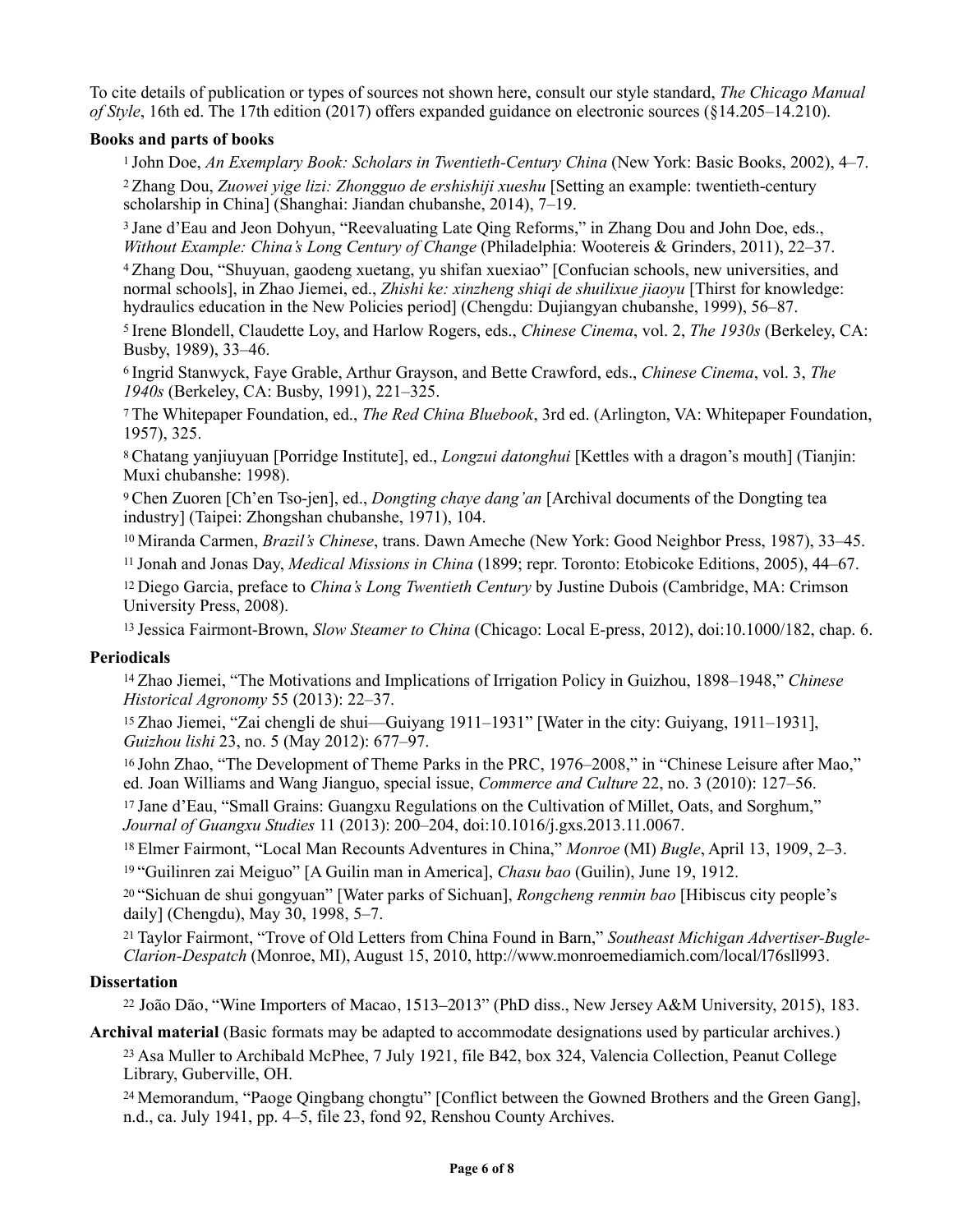25 "Report of the Subcommittee on Committees, 1897," 26 January 1898, in Joy Endo, ed., *Compendium of Primary Source Documents* (New York: Arcana, 1977), vol. 7, 452–77.

**Online material other than e-books and online journals** (For these sources, omit any unavailable information.) 26 "Irrigation and Yield for Oats, Northeast Asia," Oat Council, last modified June 8, 2014, accessed September 1, 2014, http://www.oats.org/water/irrstat13/5879/.

27 Shen Zai, "Weishenmo yanjiu Shanghai ne?" [Why study Shanghai?], Shanghai zaochen, accessed December 1, 2013, http://www.shanghaizaochen.cn/shenzai/4327/.

28 Mary James, "Congee All the Rage in New Jersey," *Trending China* (blog), August 18, 2014, http:// www.trendingzhongguo.net/81814/.

29 He Xing, "Zhongguo lishi zhen weida" [Chinese history is great], *Lishi shalong* [History salon] (blog), April 24, 2014, http://www.lishishalong.cn/73456/.

**Interviews** (Include archival source or publication information in addition, when relevant.)

30 Greg Marlowe, interview by Li Balu, Skunk Haven, NY, September 20, 2019.

## **O. Examples of short forms for second and subsequent citations**

These examples of short citations correspond directly to the first, full citations and carry identical note numbers for convenience of comparison (although obviously no short citation could be note 1). The periodicals examples demonstrate the inclusion of first names in short citations when two or more authors share a family name. Note that a comma introduces page numbers in all short citations, including those that cite journal articles.

## **Books and parts of books**

1 Doe, *Exemplary Book*, 12.

2 Zhang, *Zuowei yige lizi*, 7–19.

3 d'Eau and Jeon, "Reevaluating Late Qing Reforms," 27.

4 Zhang, "Shuyuan, gaodeng xuetang," 57.

5 Blondell, Loy, and Rogers, *Chinese Cinema*, *The 1930s*, 32.

6 Stanwyck et al., *Chinese Cinema*, *The 1940s*, 5.

7 Whitepaper Foundation, *Red China Bluebook*, 325.

8 Chatang yanjiuyuan, *Longzui datonghui*, 457.

9 Chen, *Dongting chaye dang'an*, 228.

10 Carmen, *Brazil's Chinese*, 48.

11 Day and Day, *Medical Missions in China*, 47.

12 Garcia, preface, *China's Long Twentieth Century*, iii.

13 Fairmont-Brown, *Slow Steamer to China*, chap. 3.

**Periodicals** (note inclusion of first names in short citations when two or more authors share a family name)

14 Zhao Jiemei, "Irrigation Policy in Guizhou," 27.

15 Zhao Jiemei, "Zai chengli de shui," 684.

16 John Zhao, "Theme Parks in the PRC," 144.

17 d'Eau, "Small Grains," 201–2.

18 Elmer Fairmont, "Adventures in China."

19 "Guilinren zai Meiguo."

20 "Sichuan de shui gongyuan," 6.

21 Taylor Fairmont, "Trove of Old Letters."

#### **Dissertation**

<sup>22</sup>Dão, "Wine Importers of Macao," 222.

# **Archival material**

23 A. Muller to A. McPhee, 7 July 1921, Valencia Collection.